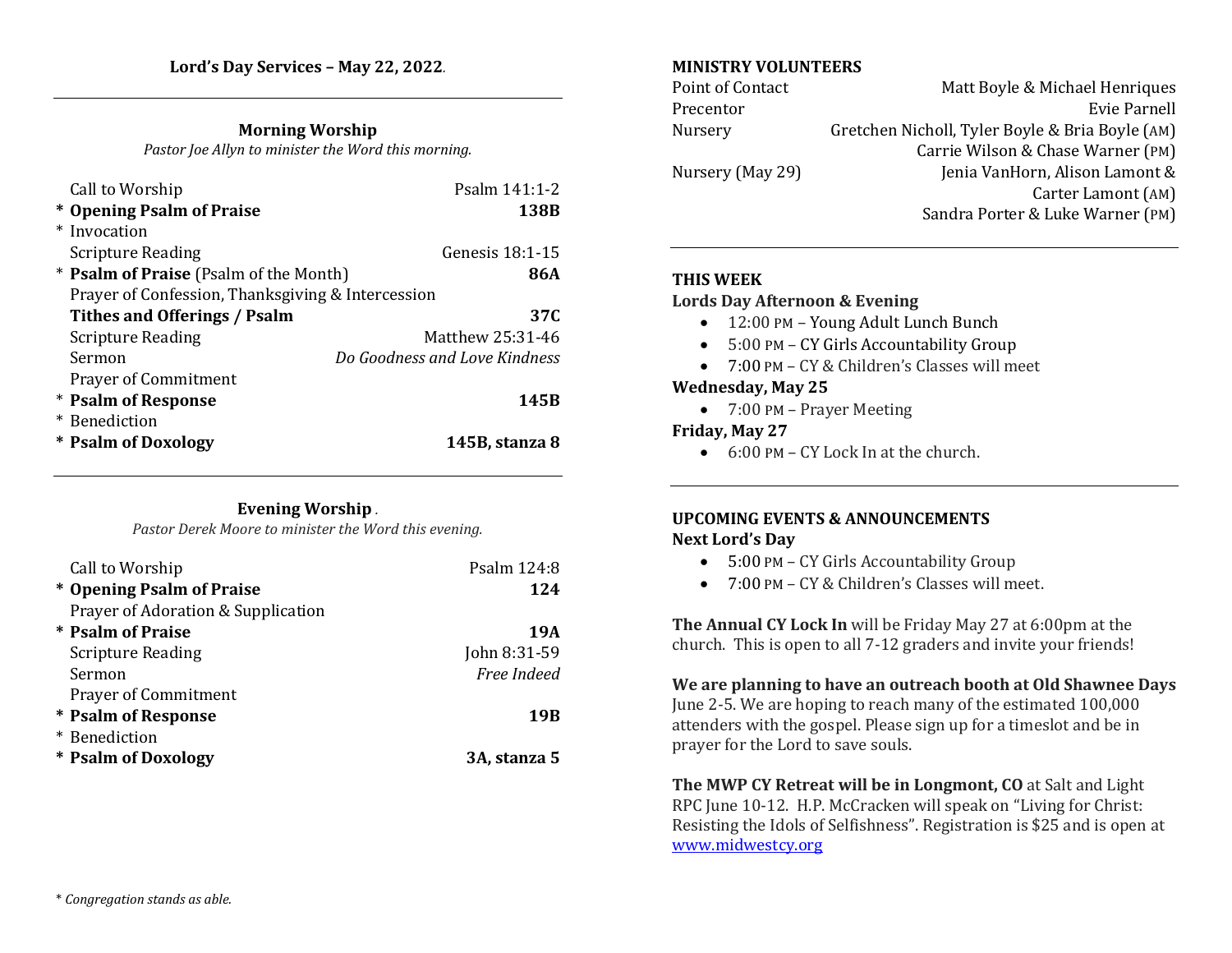**Advice and Aid Walk for Life**. It is once again time to register for the annual Walk for Life, the family-friendly fundraising event that helps Advice and Aid Pregnancy Centers provide FREE services to women and couples facing an unplanned pregnancy. **This year, the Walk for Life will be held on Saturday, June 4.** To register as a walker, visit [www.aapcwalk.org](http://www.aapcwalk.org/) and choose the green "Register" button. I've already created a Reformed Presbyterian Church of Shawnee team that you can join when you register. Unable to join us for the walk? Consider donating to one of our team members' individual fundraising efforts! The 2021 fundraising goal is \$135,000. Amazingly, we are already almost half-way toward reaching that goal! Let's help Advice and Aid fill the remaining gap to reach that goal! Talk to Engela Viss if you have any questions.

**The grass is growing!** Please volunteer to help take care of our church property by signing up to mow! <https://www.signupgenius.com/go/8050A4FAAAE2AA75-srpc2>

**Please sign up to host a fellowship meal** along with another family!

[https://www.signupgenius.com/go/70A0C4EA9AE23A3F85](https://www.signupgenius.com/go/70A0C4EA9AE23A3F85-fellowship) [fellowship](https://www.signupgenius.com/go/70A0C4EA9AE23A3F85-fellowship)



# **May 22, 2022**

| 9:45 AM  |
|----------|
| 11:00 AM |
| 6:00 PM  |
| 7:00 PM  |
|          |

*Contact an Elder: elders@shawneerpc.org. Joe Allyn, Bill Boyle, Derek Moore, Ron Patterson, Barry VanHorn, Harry Ward, Dennis Wing. Bulletin Announcements: bulletingal@gmail.com (Please send via email before 9 AM Thursday.) Online Church Calendar: shawneerpc.org/calendar*

6835 Pflumm Road • Shawnee, KS 66216 913-631-1991 • shawneerpc.org facebook.com / ShawneeRP